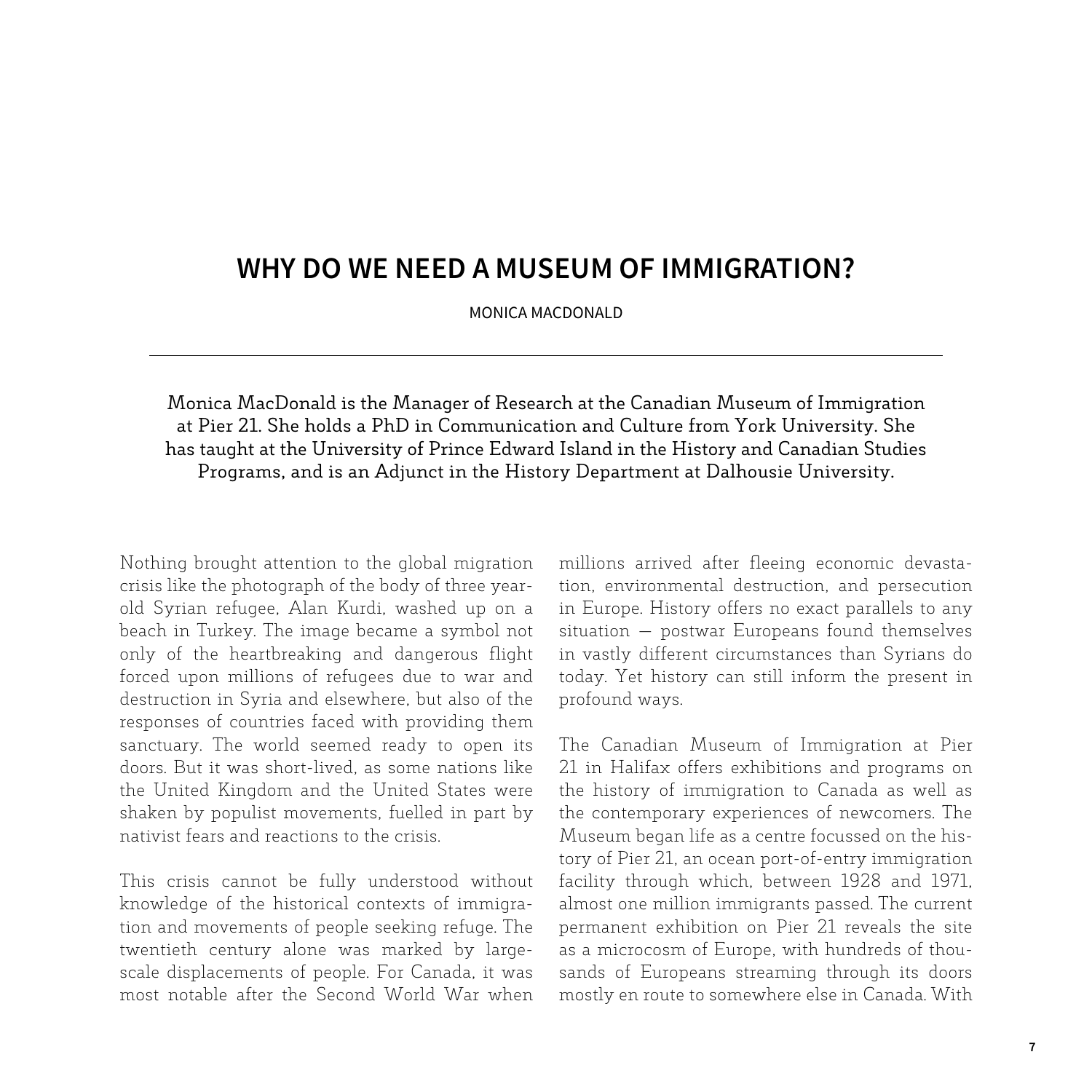

The Canadian Immigration Hall exhibition, 2016. Canadian Museum of Immigration at Pier 21 [17374-2]

the advent of accessible air travel, the facility eventually closed its doors.

The European character of Pier 21 contrasts with the more global nature of the exhibition in the Museum's Canadian Immigration Hall. This exhibition takes 1604 as the beginning of permanent European settlement in Canada, with a small group of French who eventually founded Port Royal in Nova Scotia. Over the centuries great waves of people followed, first from Europe and then from all parts of the globe. While the historical contexts changed greatly over time, the reasons pushing people out of their home countries and pulling them toward Canada — the push and pull factors — remain remarkably similar. Some, like the disadvantaged youth known as the Home Children, who were sent alone to Canada from the United Kingdom, had little control over their situation. But for most, war, discrimination, and limited economic opportunity prompted them to leave their countries of origin. Canada was attractive for a variety of reasons, among them the promise of peace, land, and the chance to live a better life.

Charles Foran, CEO of the Institute for Canadian Citizenship, has recently suggested that non-Indigenous Canadians need only look at themselves to see the "generally happy ending of an immigrant saga."1 The cumulative success of immigration to Canada is evident, yet history reminds us that the story is not one of unmitigated progress. It must first be qualified by considering the historic and continuing relationships between immigrant communities and Indigenous peoples. A key message in the first section of the Canadian Immigration Hall is that Indigenous peoples have lived in what became Canada thousands of years before the arrival and settlement of Europeans. Indigenous peoples have had to cope with the longstanding negative impacts of colonization on their lands, cultures, languages, and lives. It is not a comfortable history, but it informs present-day circumstances like the legacy of residential schools, the elevated rate of suicide on reserves, and the missing and murdered Indigenous women.

The exhibition in the Canadian Immigration Hall also explores the different treatment of certain groups in their attempts at settlement. Some were encouraged to come to Canada, and supported and assisted in the settlement process, and some were discouraged from coming, actively turned away, or not made welcome once arrived. In 1849 in Saint John, New Brunswick, a nativist response to new-

<sup>1</sup> Charles Foran, "The Canada experiment: Is this the world's first 'postnational' country?" *The Guardian*, 4 January 2017, www.theguardian.com/world/2017/jan/04/the-canada-experiment-is-this-the-worlds-first-postnational-country (accessed 16 January 2017).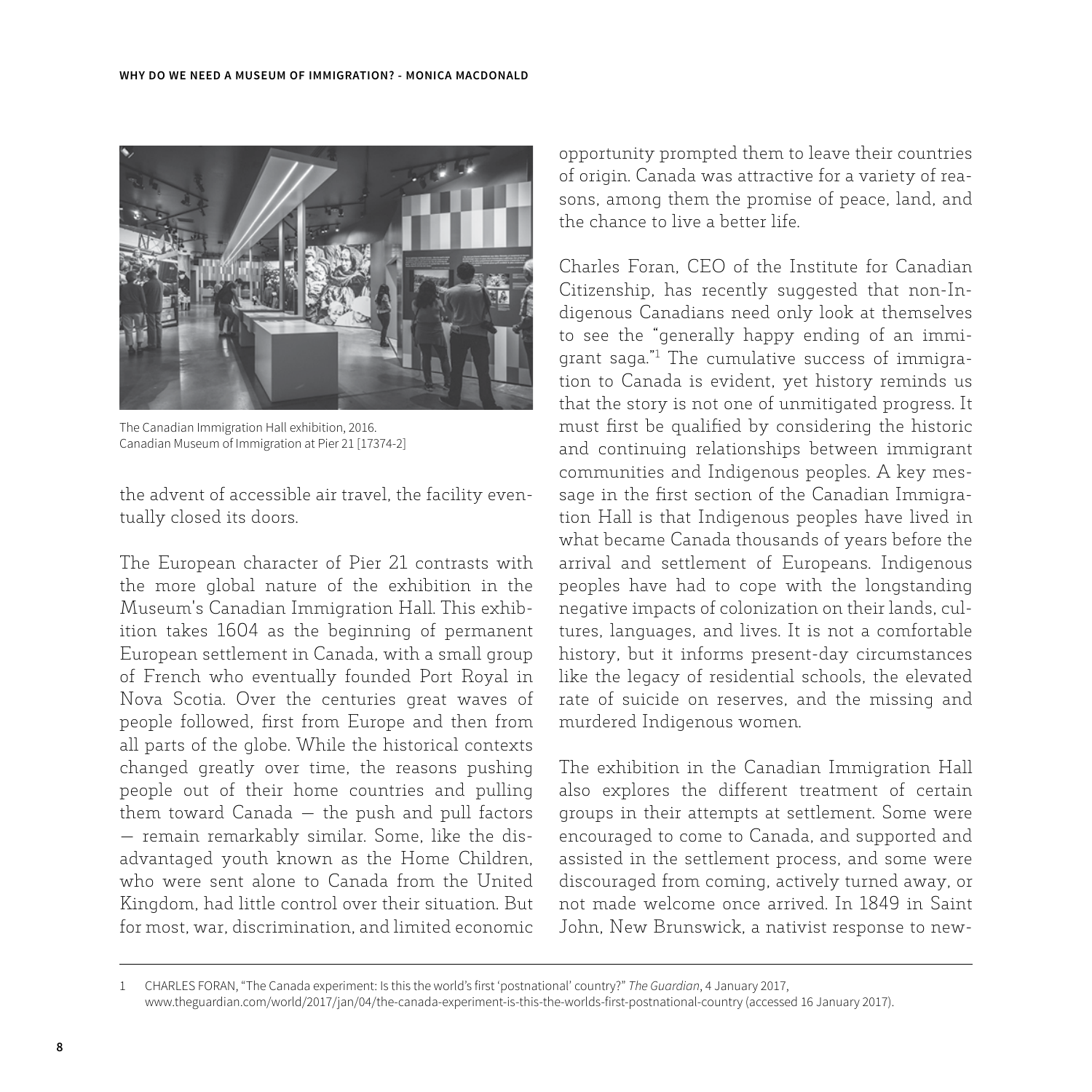comers was behind a riot that capped a series of violent clashes over the previous decade. Few today would think of Saint John as a hotbed of sectarian strife, yet the principal cause of the conflict was the reaction of Protestant Orangemen to the arrival and settlement in the city of large numbers of Irish Catholics, most fleeing the Great Famine.<sup>2</sup> Many Saint John residents were themselves descendants of refugees — Loyalist supporters of the British Crown forced to leave their homes in the American colonies during and after the Revolution.

After Confederation the Canadian government created a series of laws, regulations, and practices aimed at better controlling immigration, particularly as they pertained to people considered to be desirable, or undesirable, as immigrants. At the turn of the twentieth century, for example, the government launched a massive publicity campaign aimed at drawing European and American agriculturalists to the vast tracts of land in western Canada. These immigrants received free land in return for establishing homesteads. But at the same time, black American farmers, attracted to western Canada for the same reasons, were discouraged from immigrating by bureaucratic obstructionism and thinly-veiled racism.3 Race was also the basis in 1914 for officials turning away from Vancouver Harbour the mostly Sikh passengers of the SS *Komagata Maru*, and denying them entry to Canada. Prime



Newly-arrived immigrants in Pier 21's assembly hall, 1965. Canadian Museum of Immigration at Pier 21 [R2013.1362.469]

3 Steve Schwinghamer, "The Colour Bar at the Canadian Border: Black American Farmers," Canadian Museum of Immigration at Pier 21, https://www.pier21.ca/research/immigration-history/the-colour-bar-at-the-canadian-border-black-american-farmers (accessed 16 January 2017).

<sup>2</sup> Scott W. See, *Riots in New Brunswick: Orange Nativism and Social Violence in the 1840s*, (Toronto: University of Toronto Press, 1993), and See, "The Orange Order and Social Violence in Mid-Nineteenth Century Saint John," *Acadiensis*, Vol. 13, No. 1, Autumn 1983.